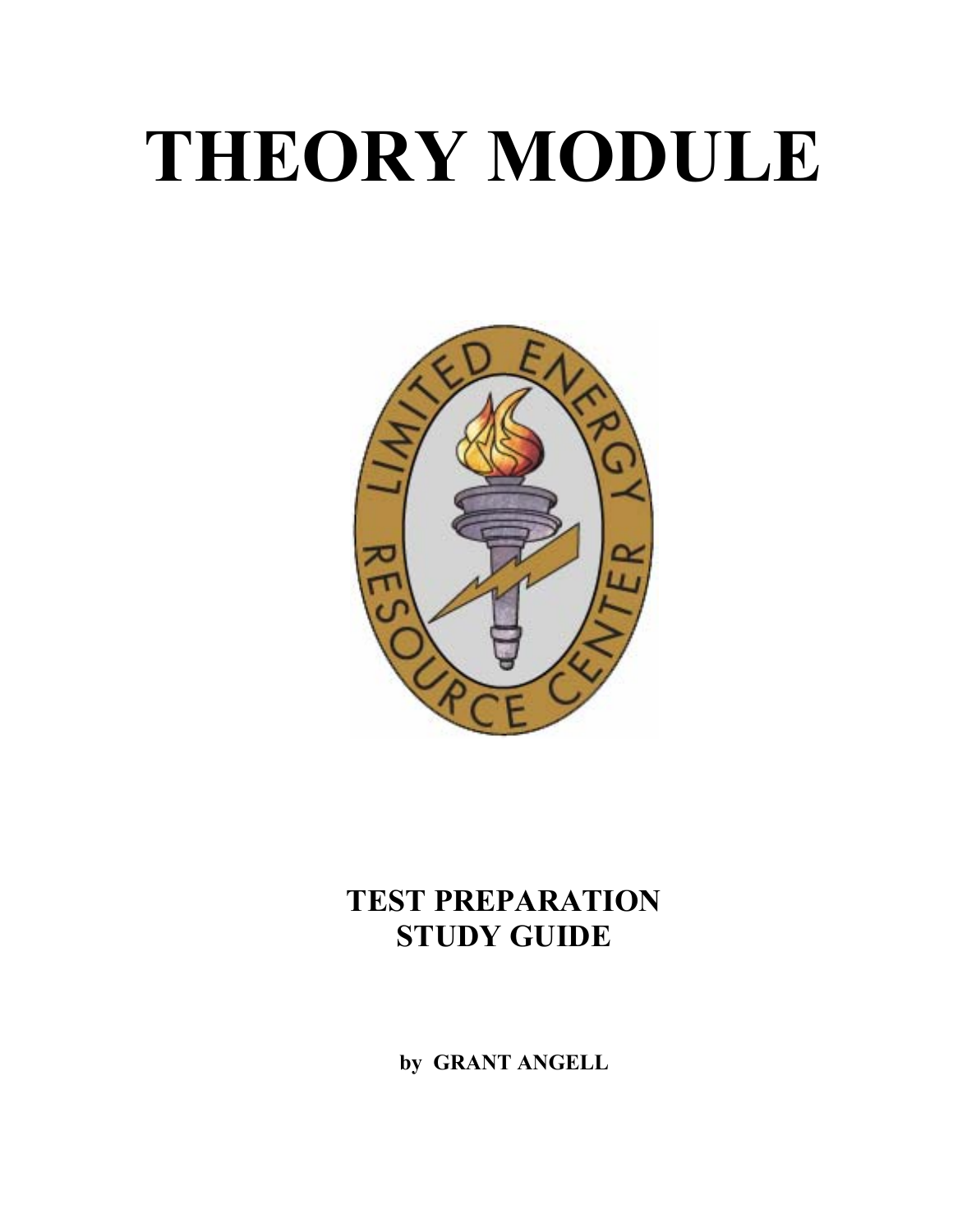## **GETTING TO KNOW THOSE LITTLE ELECTRONS**

## **OHMS LAW AND OTHER CALCULATIONS**

## **THE THREE BASIC UNITS OF ELECTRICITY**

In the science of electricity, three basic units are used to measure just about all electrical activity. They are:

#### VOLTAGE **CURRENT RESISTANCE**

To best illustrate what each of these does for electricity let's compare them to how liquids behave. Liquid in a pail or tank exerts pressure on the faucet (measured in pounds per square inch). Nothing happens as long as the valve remains closed. However, there is a *potential* for doing work, which will be realized as soon as the valve is opened and the liquid is released. Remember, though, *no work is done* unless the valve is opened.

## **VOLTAGE**

A battery is a lot like the tank of water. It has the *potential* for doing work, but no work will be done until a 'valve' is released (electrical circuit is attached). In hydraulics, we speak of pressure when we refer to the *potential energy* that the liquid has. In electricity, we speak of VOLTAGE. Voltage is *electrical pressure*, and is measured in VOLTS.

You can think of the battery like an electrical storage tank. How much energy it stores is determined by many things, but we know that the "pressure" it produces to do work is called VOLTAGE.

## **CURRENT**

The hydraulic tank also uses another kind of measurement and that the RATE OF FLOW. The rate at which the liquid leaves the tank when the valve is opened is determined by both the pressure within the tank and by the size of the faucet on the tank. For example, when you get gas for your car, you may pump at a rate of 3 gallons per minute. If you squeeze the handle harder, you open the release valve wider and the rate of flow increases. You pump more liquid in a given time, therefore get more work done.

In electricity, the same principle applies. No liquid leaves the battery, but a flow of electrical current does. While we think of the smallest division of liquid as drops, in electricity the smallest unit is the ELECTRON, flowing very rapidly past a given point (the faucet). 1 AMP flowing past a given point sends 6,250,000, 000,000,000,000 electrons past that point every second.

Instead of saying something like "ELECTRONS PER HOUR" we use the term AMPERE. An AMPERE is equal to a tremendous number of electrons running through a circuit each second. In alarm work we don't often deal with that much current, so we break the ampere into 1000 smaller divisions called MILLIAMPS. Remember, like the pressure in the tank, the battery's **voltage** *pushes current* around a circuit.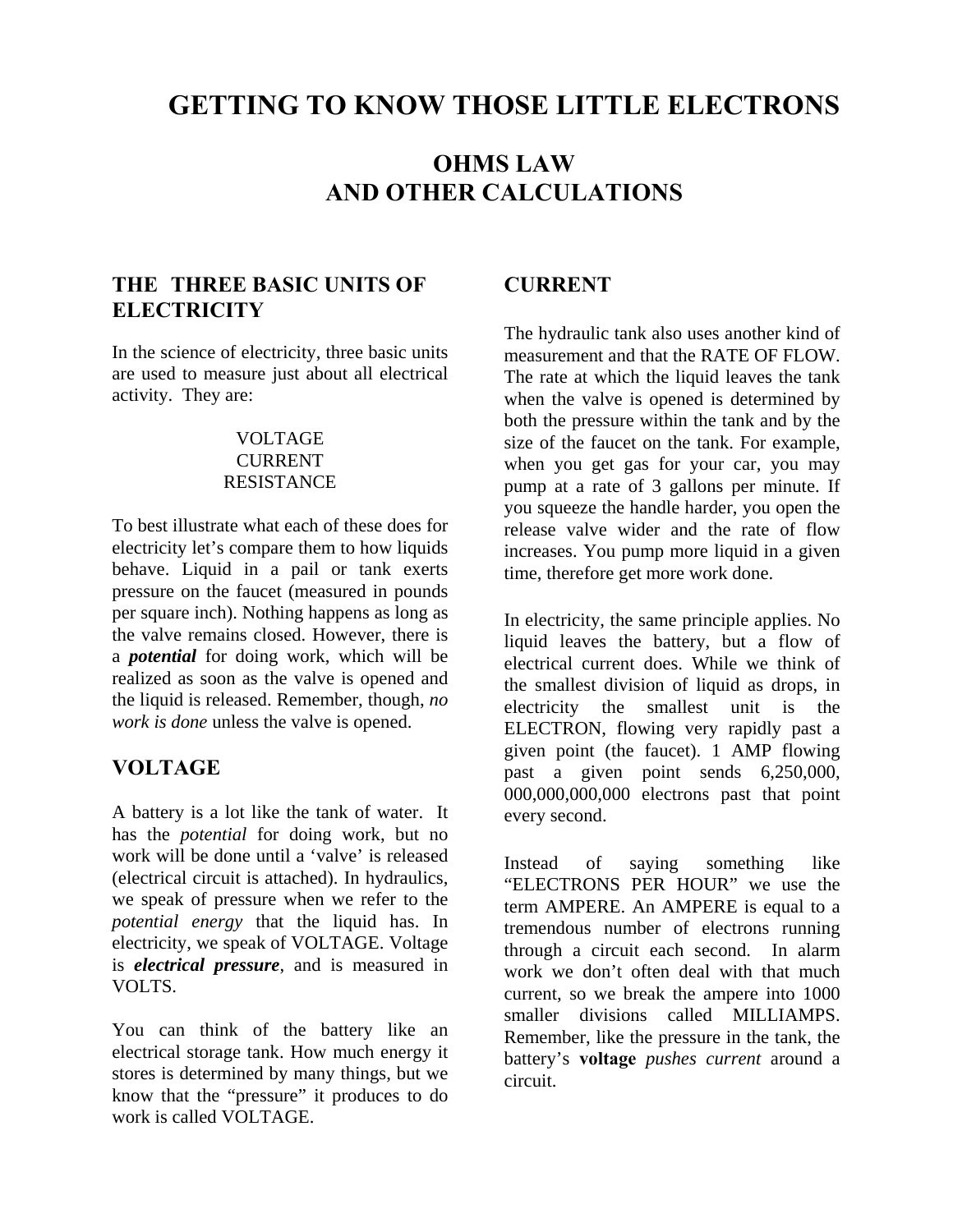### **RESISTANCE**

The last of the basic three components is RESISTANCE. In the hydraulic system resistance could be rust or corrosion inside the exit pipe, causing the liquid to flow slower. In electricity, the concept of RESISTANCE also applies. Resistance may be caused by corrosion in the circuit wiring through which the electric current flows; so in practice, resistance appears all over and everything used in electricity has some. RESISTANCE is measured in OHMS. When denoting the amount of resistance we use the Greek letter for omega*.* 

#### **RESISTORS**

Resistors come in an infinite variety of sizes and values. Because of this, and the fact that most are small, a color code of banding has been developed to make it easier to identify what the value of a resistor is. The table below lists the color codes for resistors. A resistor will normally have 4 color bands around it. The first three tell what the resistance is and the fourth is the tolerance of that value.

| <b>RESISTOR COLOR CODE</b> |     |               |                |  |  |  |  |
|----------------------------|-----|---------------|----------------|--|--|--|--|
| <b>Black</b>               |     | $=$           | 0              |  |  |  |  |
| <b>Brown</b>               |     |               | 1              |  |  |  |  |
| Red                        |     | $=$           | 2              |  |  |  |  |
| Orange                     |     | $=$           | 3              |  |  |  |  |
| Yellow                     |     | $=$           | $\overline{4}$ |  |  |  |  |
| Green                      |     | $=$           | 5              |  |  |  |  |
| Blue                       |     | $=$           | 6              |  |  |  |  |
| Violet                     |     | $=$           | 7              |  |  |  |  |
| Gray                       |     | $=$           | 8              |  |  |  |  |
| White                      |     | —             | 9              |  |  |  |  |
|                            |     |               |                |  |  |  |  |
| Gold                       |     |               | 5% tolerance   |  |  |  |  |
| Silver                     | $=$ |               | 10% tolerance  |  |  |  |  |
| no color                   |     | 20% tolerance |                |  |  |  |  |

## **OHM'S LAW**

This very basic relationship between VOLTAGE, CURRENT, and RESISTANCE is the cornerstone of modern electronics today. Ohm's law states that when a battery rated at 1 VOLT is wired to a resistance of 1 OHM, then a current of 1 AMPERE will flow in the circuit. The relationship governed by OHM'S LAW can be best expressed in this manner:

| <b>CURRENT</b>    |  | <b>VOLTAGE</b>    |
|-------------------|--|-------------------|
|                   |  | <b>RESISTANCE</b> |
|                   |  | <b>PRESSURE</b>   |
| Said another way: |  |                   |
| <b>CURRENT</b>    |  | (in volts)        |
| (in amperes)      |  | <b>RESISTANCE</b> |
|                   |  | (in ohms)         |

When working with electrical quantities in OHM'S LAW, abbreviations have been standardized to make things easier. For CURRENT use the letter I (for intensity). For VOLTAGE use E (for electromotive force) and for RESISTANCE we use R.

By reconfiguring the basic formula we keep the relationships the same but make it easier to calculate for any of these elements.

| <b>OHM'S LAW</b> |              |  |  |  |  |  |
|------------------|--------------|--|--|--|--|--|
| For CURRENT:     | $I = E$<br>R |  |  |  |  |  |
| For VOLTAGE:     | $E = IR$     |  |  |  |  |  |
| For RESISTANCE:  | $R = E$      |  |  |  |  |  |

Another way of showing Ohms Law is through the triangle method. In the triangle below you will note the three pieces of Ohms Law. If you cover up the piece you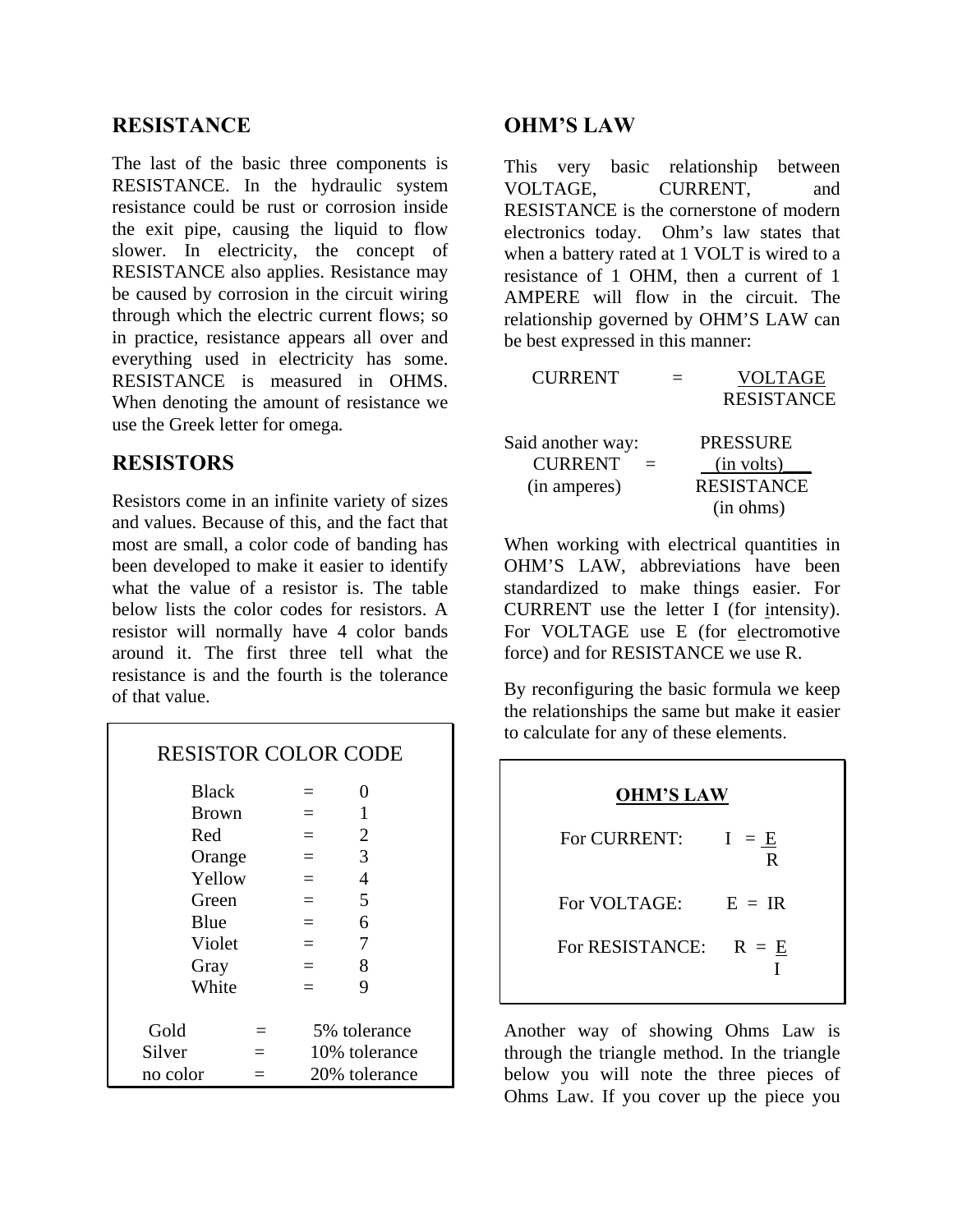want to find the remaining two pieces show you how to find it. For example if you are looking for (I) amps cover the I and you find that you should divide E by R.



## **THE BASIC RULES WHEN USING OHM'S LAW**

**RULE #1.** Always solve parallel portions of the circuit first then use those answers to solve the series portion of the problem.

#### **PARALLEL RESISTANCE FORMULAS**

**2 Resistors in parallel**  $R_T = R_1 \times R_2$  $R_1 + R_2$  more than 2 resistors  $1 + 1 + 1 + 1$  $R_{T}$  =  $R_{1}$   $R_{2}$   $R_{3}$   $R_{4}$ 

#### **SERIES RESISTANCE FORMULA**

 $R_{\text{T}} = R_1 + R_2 + R_3 + R_4$ 

Let's take an example of a circuit that has a single resister ( $R_1 = 50$  ohms) followed by two resistors in parallel  $(R_2 = 40)$  ohms and  $R_3 = 30$  ohms). The first step of the problem is you need to find the total resistance of the parallel part of circuit. First you use the parallel resistance formula to find the resistance of the two parallel resistors (call the answer  $Ra = 17.14$  ohms), then you solve the circuit resistance by adding the first resistor to that answer  $(R_A + R_1 = 67.17)$ ohms).

**RULE #2.** In a series circuit **voltages** are added; in a parallel circuit voltage is constant.

#### **PARALLEL VOLTAGE FORMULA**

3

$$
E_T = E_1 = E_2 = E_3 = E_4
$$

#### **SERIES CURRENT FORMULA**

$$
E_T = E_1 + E_2 + E_3 + E_4
$$

**RULE #3.** In a series circuit **current** is constant; in a parallel circuit currents are added.

#### **PARALLEL CURRENT FORMULA**

$$
I_T = I_1 + I_2 + I_3 + I_4
$$

#### **SERIES CURRENT FORMULA**

$$
I_T = I_1 = I_2 = I_3 = I_4
$$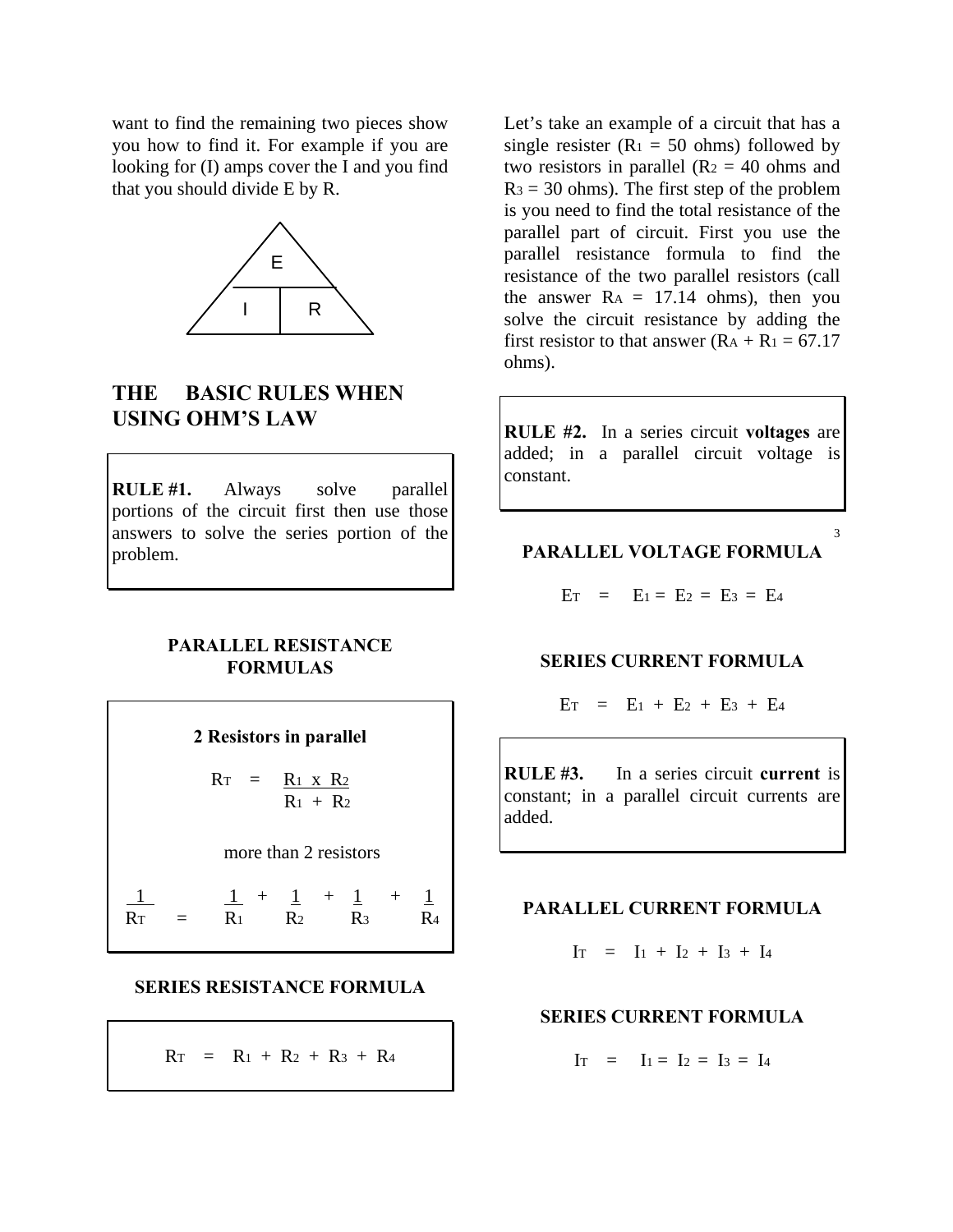## **CAPACITORS**

A capacitor is an apparatus that stores energy, much like a resistors cut down the amount of energy passing through. Sometimes you may need to calculate capacitance (C) of a circuit. This is the opposition to voltage change and is measured in farads (f).

Again there are two formulas for calculating multi-capacitance circuits.

#### **PARALLEL CAPACITANCE CIRCUIT**

 $CT = C_1 + C_2 + C_3 + C_4$ 

#### **SERIES CAPACITANCE CIRCUIT**

|  |  | $C_T = C_1 + C_2 + C_3 + C_4$ |  |
|--|--|-------------------------------|--|

#### **WATTS IT ALL ABOUT?**

What about watts? Watts are found by multiplying current times voltage. In the drawing below you can see that the "Ohm's Law" formula can be changed to find watts in relationship to current and volts.



By covering the item you are looking to find with your finger, you get the formula for how to find it. For example, if you are looking to solve for watts, cover the w and what you have as a formula is E x I. If you cover E, then the formula would be W/I.

## **VOLTAGE DROP CALCULATIONS**

As electrons flow through a circuit, their energy is depleted, (normally in the form of heat caused by resistance in the circuit), or by use of items connected to the circuit. As the electrons return to the source they are replenished by new electrons with new power to make the trip around the circuit. This keeps the voltage constant as the energy is used up.

We are familiar with Samuel Ohm and his law and rules, let's look to Kirchhoff and his voltage law. Kirchhoff says "The sum of the voltage drop is equal to the source voltage."

#### **Kirchhoff's Voltage Law**

The sum of the voltage drop is equal to the source voltage

In a series circuit a portion of the source voltage is dropped across each series load.

The sum of these voltage drops would equal the source voltage.

When the loads are connected in parallel, voltage is also dropped across each load Instead of a part of the source voltage being dropped across each load, as with the series circuit, in a parallel circuit all of the source voltage is dropped across each load. The reason is that loads connected in parallel are connected directly across the source voltage.

Up until now we have talked about voltage drops across specific items or loads in a circuit. The problem we face now is that the circuit itself, by virtue of the wiring, is also a cause for voltage drop.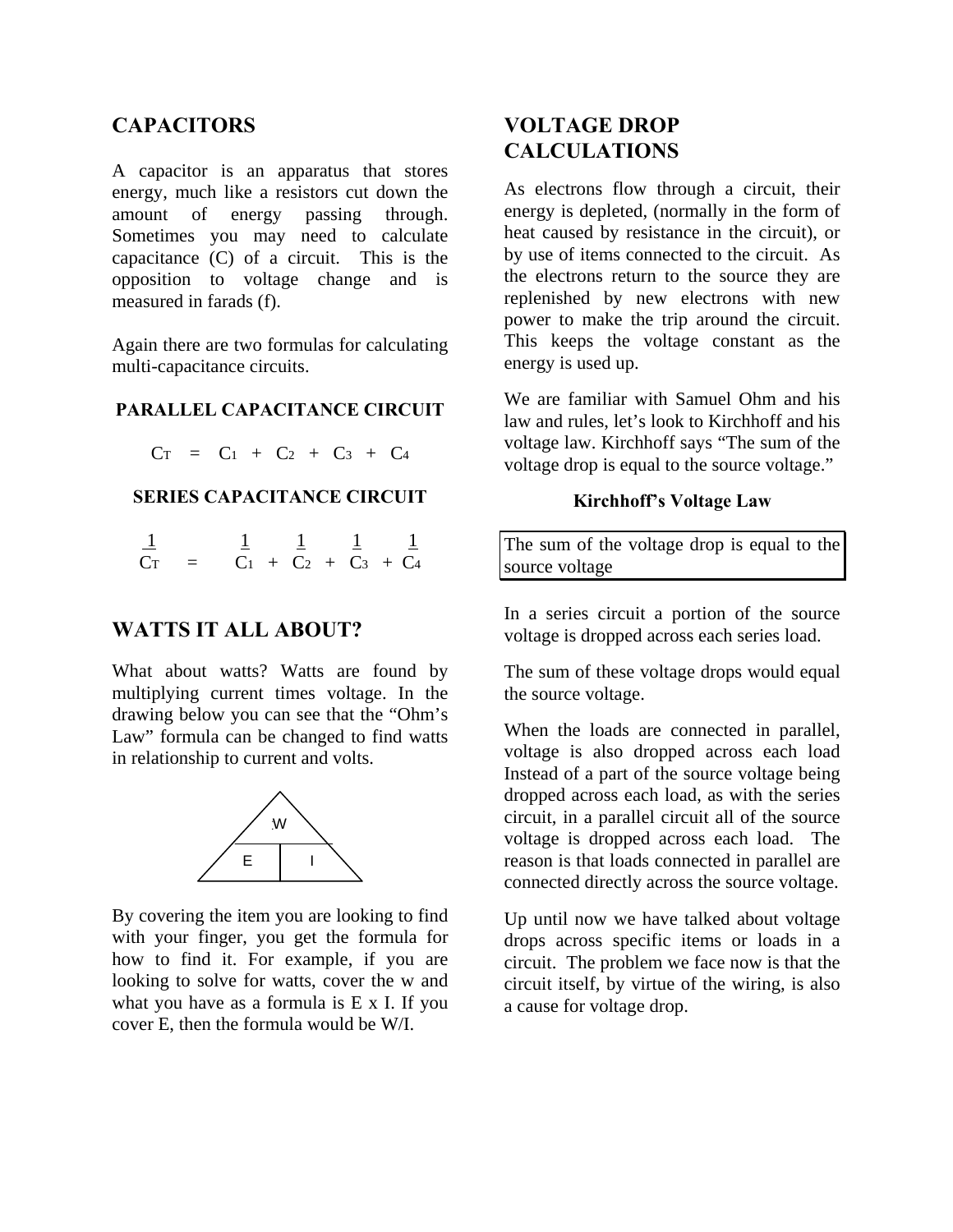#### **Watts - Revisited**

Before we go further lets revisit the term Watts. Watts come in two types, useful work and wasted work(dissipated). Watts  $=$  $I \times I \times R$  Watts = Heat

#### **Useful Work**

Useful work would be an appliance such as an electric skillet, the I x I x R heating is needed and is not considered wasted power. Another example is the light bulb. The wattage or power is a measure of, I squared times R, and is the heating of the filament of the bulb, which, depends on the fixed resistance of the filament.

#### **Wasted Work**

Wasted work is the heating of the conductors supplying the energy to the load. The conductors have a resistance to the flow of current. Therefore, the voltage at the load can never be the same as the source voltage due to the resistance of the conductors.

#### **Voltage Drop**

The resistance of the circuit conductors causes a voltage drop to the source voltage. How much the source voltage will drop depends on two things:

- 1. the load, and
- 2. the resistance in the circuit.

The voltage drop in a conductor is a percentage of the source voltage. If conductors had zero resistance, there would be no voltage drop between the load and the source. This is not possible as all matter has resistance.

So, we can define voltage drop as wasted work in the heating of the conductors in a circuit. Since the generation of electricity costs money it is important to us to keep the wasted energy to a minimum.

Because of the way electricity travels through a circuit we find a larger size conductor (in circular-mil area) will have a lower resistance and less voltage drop in the same distance.

Voltage drop in circuits can be designed for, that is by designing a circuit correctly for the smallest voltage drop we can drop the percentage of wasted power in the circuit.

The National Electric Code gives us two guidelines when it comes to voltage drop allowances.

 1. The percent of drop shall not exceed 5% from the source through the last overcurrent protection device to the load.

 2. The circuit from the last overcurrent device (panel fuse) and back again, exclusive of the load will not be more than 3% of the total source current.

What does this mean to us? If we are dealing with a 12vdc circuit the total voltage drop allowed would be 3% of 12vdc or .36vdc. Likewise in dealing with a 24vdc fire panel the total drop per circuit would be 24vdc times 3% or .72vdc. You can see how this would effect your installation if the circuit is designed without regard to wire (circuit) distance and the associated resistance factors of different wire sizes.

Now that we have set the groundwork for voltage drop lets get our hands dirty and work on the different formulas we need to know to keep us out of trouble.

#### **VOLTAGE DROP FORMULAS**

To find the information we need to know to calculate voltage drops we turn to Chapter 9, Table 8 of the NEC. The first column gives us the wire sizes, the second column gives us the area in circular mils. The area in circular mils is the crosscut area of the wire and what the area is in mili-inches. Moving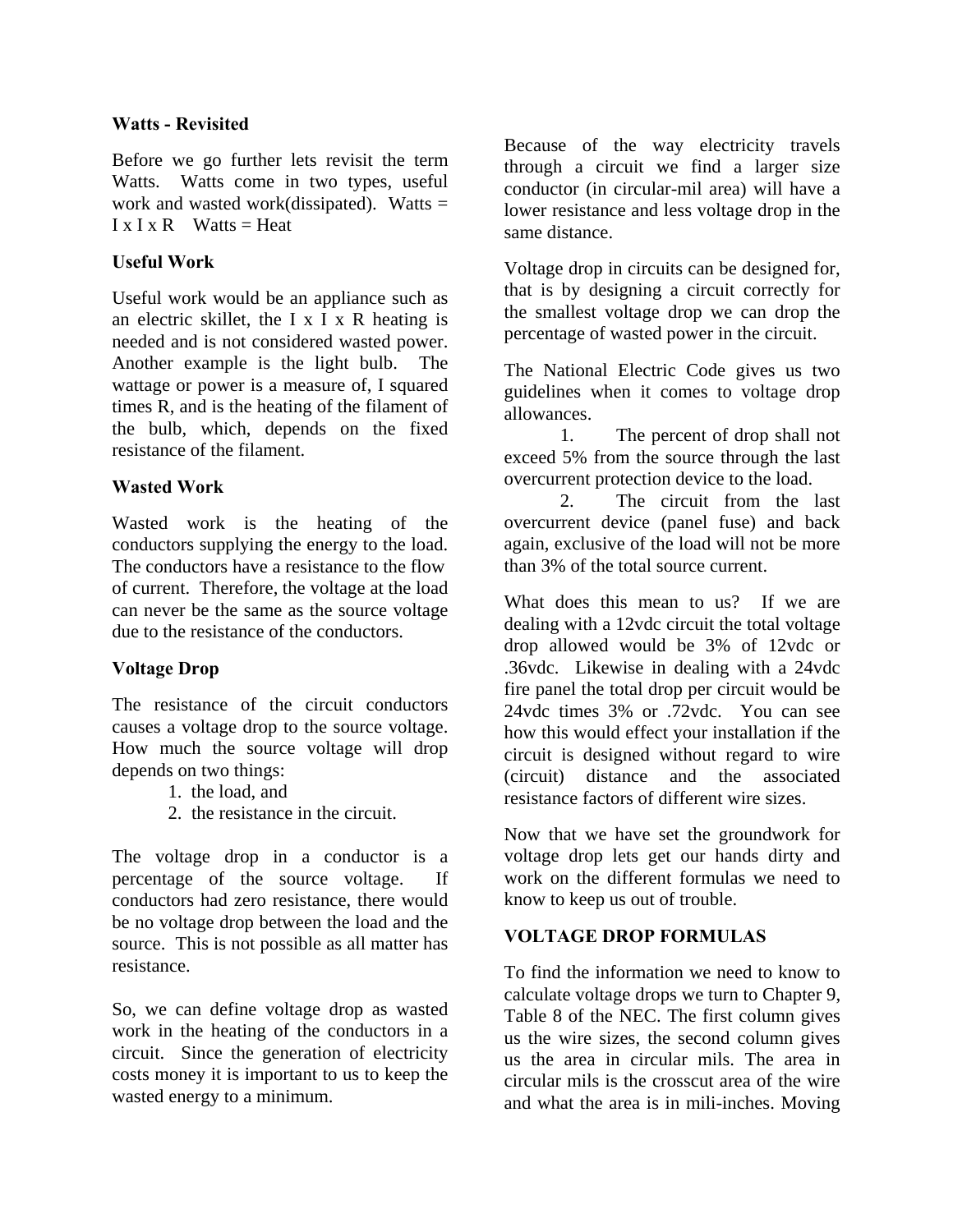on the third column we find the number of strands in a given conductor. If we are looking for the properties of a solid conductor we use the information listed in the 1 line, for stranded conductors we use the 7 quantity line for information. The seventh column of the chart gives us the resistance of the conductor in ohms per 1000 feet of conductor if the conductor is pure copper, if the conductor is coated (tinned) we use the 8th column, and if the conductor is aluminum we use the last column. In our work 99% of the time we will use the 7th column (uncoated pure copper). For this reason I suggest you highlight the 2nd and 7th columns in your NEC as these are the columns we will be using, unless otherwise specified in a problem.

Remember when calculating length of a circuit that the distance from point A to point B is only half the distance, the circuit still has to return to the source.

#### **VOLTAGE DROP = I x R**

Lets look at a problem using this formula. We have a circuit of #14AWG stranded copper uncoated, from the source to the load is 125 feet. The load is 5 ohms and the amperage is 5 amps.

Solution: Looking in Table 8 we find that #14AWG stranded uncoated copper has a resistance of 3.14 ohms per kft. We know our circuit is 250 feet so we take the value of 3.14 and divide it by 4 to come up with .785 ohms, then we multiply by the 5 amps in the circuit to find a voltage drop of 3.925.

The complete group of voltage drop formulas are listed on the next page.

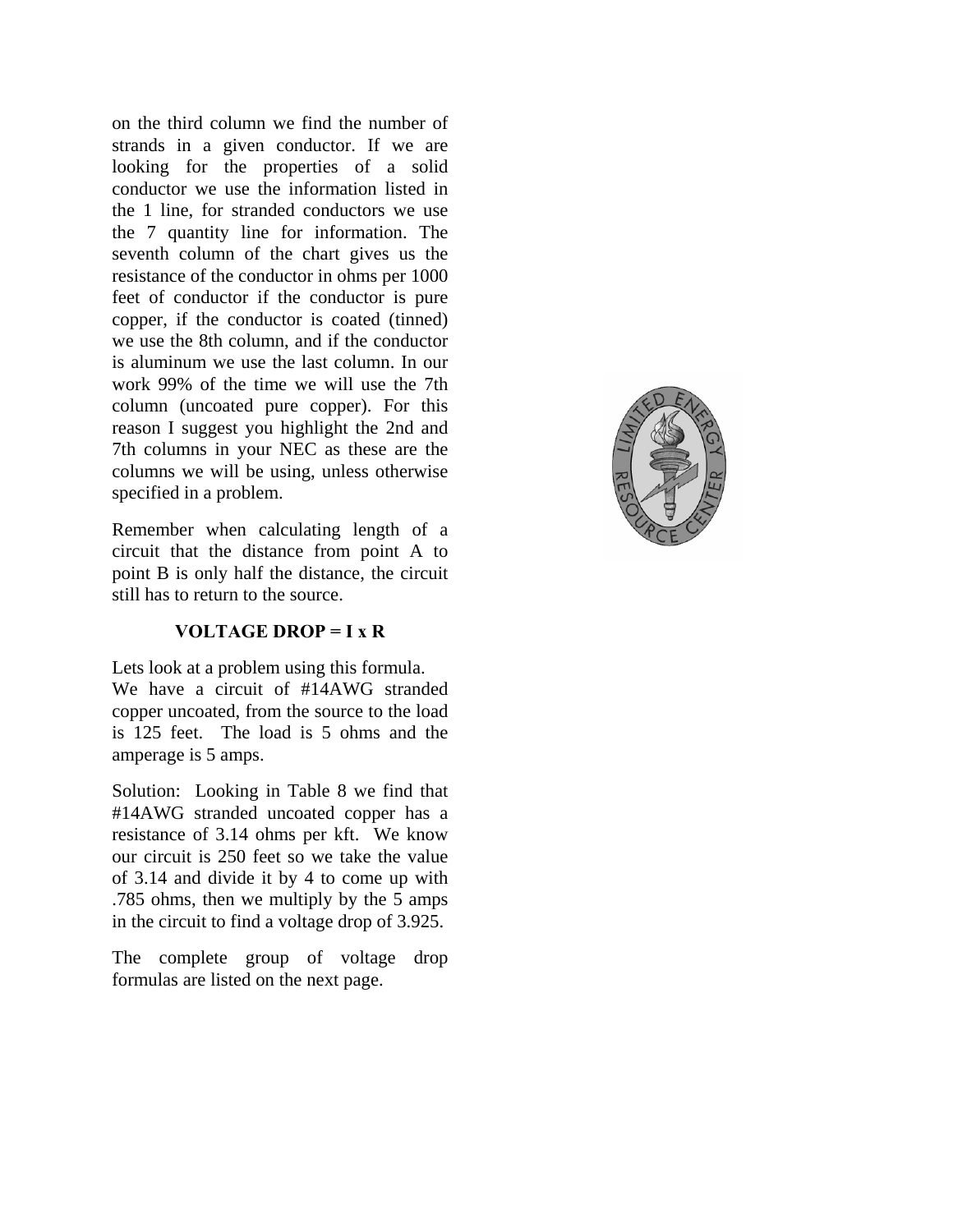## **VOLTAGE DROP FORMULAS NOTATIONS**

 $I$  - amps  $R =$  resistance  $VD =$  voltage drop VD permitted = 3% of voltage drop on any circuit (12vdc x  $#5 = .36v$ ) CM = size of conductor in circular mils *(Table 8)*  $D =$  distance of the circuit one way  $PL = power loss$  (wasted electricity) due to conductor resistance K = resistance of a circular mil-foot of wire *(Table 8)*  $\Phi$  = approximate K; use 12.9 for copper; 21.2 for aluminum **Power Loss** =  $VD \times I$  **Exact K** = R x CM 1000' **Voltage Drop** =  $VD = 2 \times K \times D \times I$  or **Voltage Drop** =  $VD = I \times R$  CM **Wire Size** =  $CM = 2 \times \mathbb{R} \times D \times I$  VD permitted **Distance** =  $D = CM \times VD$  permitted  $2 \times K \times I$ **Load** =  $I = CM \times VD$  permitted 2 x K x D

Using the different formulas above we can now solve a myriad of problems dealing with voltage drops. We can calculate for load on a circuit, distance (with voltage drop permitted) to determine if a given size conductor will keep us within the permitted voltage drop percentage, calculate for wire size and even calculate Power Loss problems. Next we will put these formulas to work and solve problems using them.